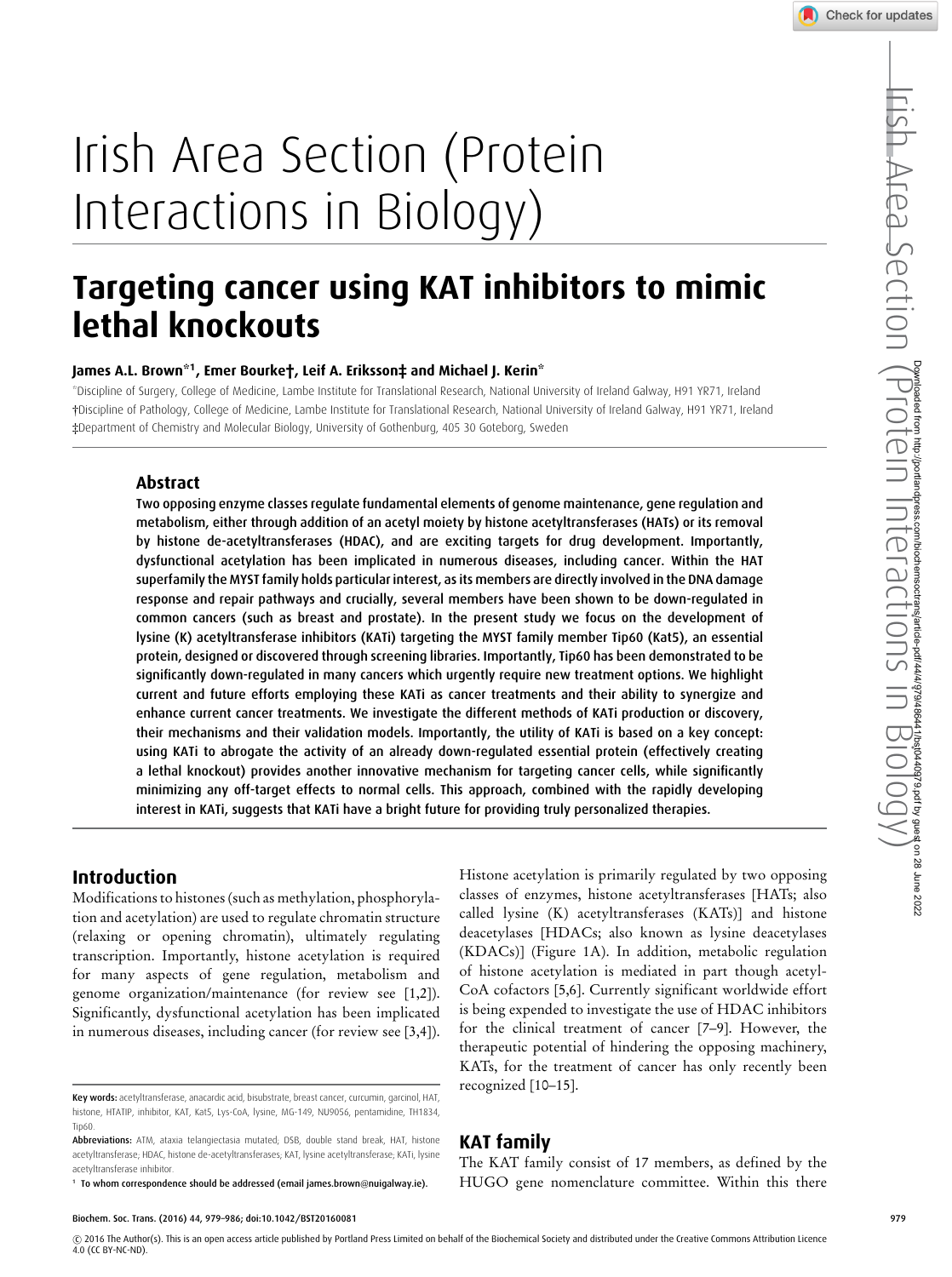#### <span id="page-1-0"></span>Figure 1 | Cycle of histone acetylation/deacetylation and histone acetylation superfamily

(**A**) Molecular cycle and effects of histone acetylation and de-acetylation. (**B**) Highlighting the KAT subfamily of HAT's. Analysis by EBI Neighbour-joining clustering method (real phylogram displayed). Generated using SplitsTree4 [\[64\]](#page-7-0). (**C**) Phylogenetic analysis of HAT family members. Labelling: Protein name, isoform (Iso) and gene name.



are several distinct families of KATs (based on sequence conservation in the HAT domain), with the largest and most diverse being the MYST family [\[3](#page-6-2)[,5,](#page-6-4)[10](#page-6-8)[,15–](#page-6-9)[20\]](#page-6-10) [\(Figures 1B](#page-1-0) and [1C](#page-1-0)). The MYST family includes MOZ, YBF2, MOF and

Tip60 [\(Figure 1C](#page-1-0)) [\[21](#page-6-11)[–24\]](#page-6-12). Membership of the MYST family is defined by the presence of a conserved 3-region histone acetyltransferase domain (containing an acetyl-CoA binding site, a  $C_2HC$  zinc finger and a helix-turn-helix DNA-binding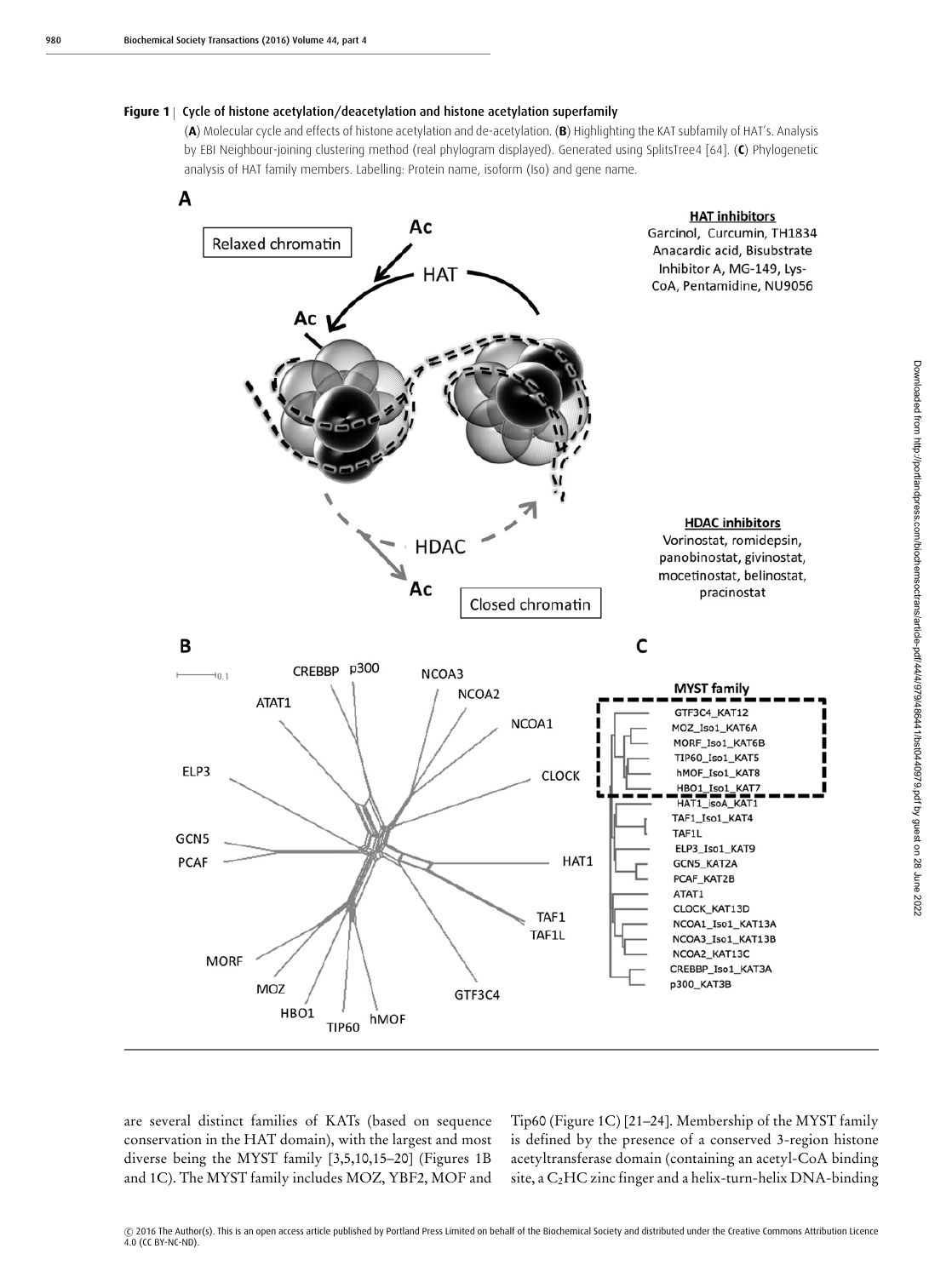#### <span id="page-2-0"></span>Figure 2 | Tip60 protein structure and expression and cellular consequences of HAT inhibition

(**A**) Tip60 protein structure. (**B**) Tip60 expression in prostate cancer biopsies. Thirty micrograms of total protein extracted from prostate cancer biopsies. Antibodies used: anti-Tip60 (K17, Santa Cruz Biotechnology), anti-actin (Abcam). Increasing Gleason scores indicates a worse prognosis in prostate cancer. (**C**) Model of the mechanism of action allowing HAT inhibitors to preferentially target cancer cells.



motif), responsible for their catalytic histone acetyltransferase activity. Variation between specific members is conferred through the presence of further structural features, such as zinc fingers, PHD fingers and chromodomains. The presence of these additional domains provides an insight into the substrate specificity of the family members. In addition to their well-known role in histone acetylation, the MYST family has a broad substrate range, with new non-histone targets regularly being reported (reviewed in [\[25](#page-6-13)[,26\]](#page-6-14)). Within the MYST family the importance of Tip60 is highlighted, as a Tip60 knockout is lethal [\[27\]](#page-6-15). This essential role for Tip60 is further demonstrated in cancer cells, where down-regulation results in cell death [\[28](#page-6-16)[,29\]](#page-6-17).

#### **Tip60**

The *Kat5* gene encodes Tip60 and isoform 1 (of 4) is a ∼60 kDa, 513aa long protein incorporating a histone acetyltransferase domain and a chromodomain [\(Figure 2A](#page-2-0)). Tip60 has many diverse substrates, which is reflected in its diverse role in cellular processes. These include the DNA damage response, the cell cycle, apoptosis, signalling and transcriptional regulation (for review see [\[29](#page-6-17)[–31\]](#page-6-18)).

Importantly, Tip60 auto-acetylation at a key residue in the active site of its MYST domain (K327) regulates, but is not required for, its HAT activity [\[32,](#page-7-1)[33\]](#page-7-2).

#### **Tip60 and genome stability**

A key role of Tip60 is its regulation of the DNA double stand break (DSB) response through acetylation (leading to activation) of the apical kinase ataxia telangiectasia mutated (ATM) and other key DNA damage response and repair proteins (for review see [\[14,](#page-6-19)[30\]](#page-6-20)). Following a DSB Tip60 is responsible for acetylation of the inactive ATM homodimer, allowing monomerization of active ATM which then initiates the DNA damage response by phosphorylating multiple targets [\[29,](#page-6-17)[31](#page-6-18)[,34](#page-7-3)[,35\]](#page-7-4). The importance of the Tip60 dependent activation of ATM is demonstrated following Tip60 knockdown, resulting in an abrogated DSB response and sensitivity to ionizing radiation [\[36\]](#page-7-5). Identification of this crucial genome protective role of Tip60 (activating ATM, the DSB response and DNA repair) has led to the proposal that the Tip60 haploinsufficiency observed (in breast and prostate cancer) allows Tip60 to function as an oncogene [\[27\]](#page-6-15).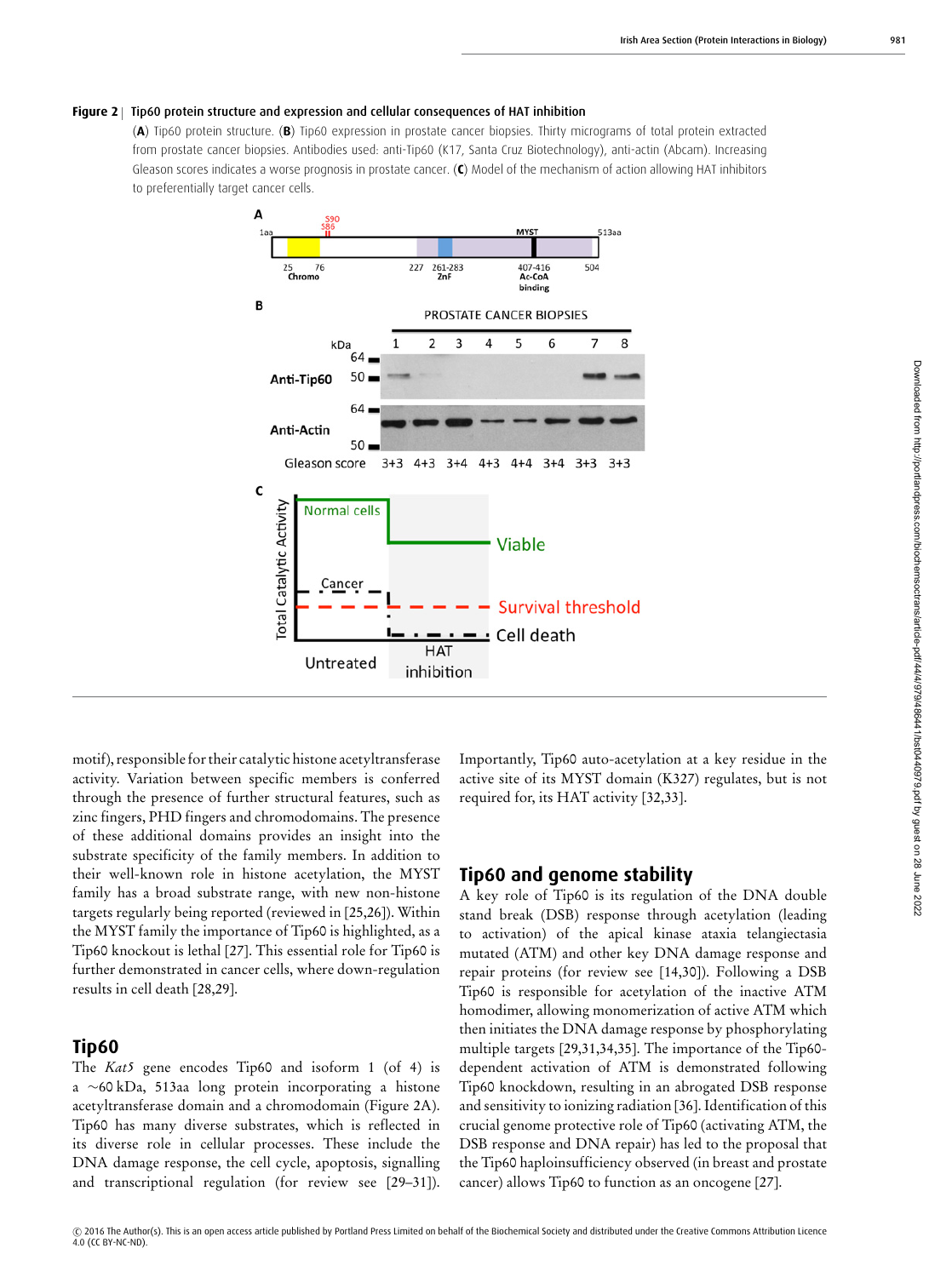#### **Tip60 down-regulation in cancer**

Recently it has been demonstrated that several KATs are down-regulated in many different cancers [\[27](#page-6-15)[,37–](#page-7-6)[39\]](#page-7-7). Focusing specifically on Tip60, reduced Tip60 transcript expression has been observed in colon, lung, breast and other cancers [\[10](#page-6-8)[,27,](#page-6-15)[40](#page-7-8)[–43\]](#page-7-9). Importantly, reduced Tip60 expression was associated with a significantly poorer 5-year disease free survival in primary melanoma patients  $(P = 0.016)$ and in metastatic melanoma patients  $(P = 0.027)$  [\[43\]](#page-7-9). The same study indicated that Tip60 expression was a significant independent prognostic marker for primary ( $P = 0.024$ ) and metastatic melanomas  $(P = 0.035)$  [\[43\]](#page-7-9).

Investigating Tip60 protein levels in cancer, a significant reduction in Tip60 staining (immunohistochemical) has been observed in patient breast and prostate cancer samples [\[19,](#page-6-21)[27\]](#page-6-15). Our preliminary data supports this, as we also observed a significant reduction in total Tip60 protein levels in prostate and breast cancer [\(Figure 2B](#page-2-0), Brown et al. unpublished). Interestingly, we observed that Tip60 loss in prostate cancer correlated with an increasing Gleason score (indicating a worse prognosis), a correlation previously demonstrated in gastric cancer [\[44\]](#page-7-10). This is further supported by a recent study demonstrating significantly reduced expression (between 130 cancers and 55 controls)  $(P = 0.003)$  where an increasing reduction in Tip60 mRNA expression correlates with increasing Gleason score [\[45\]](#page-7-11). Reduced Tip60 expression has also been observed in breast, melanoma and prostate cancer cells [\[19](#page-6-21)[,27](#page-6-15)[,46\]](#page-7-12). In addition, recent unpublished work reported significantly reduced Tip60 levels in lung, pancreatic and breast cancer cell lines (compared with non-tumorigenic controls) [\[47\]](#page-7-13). Importantly, although Tip60 is undetectable in some samples previous work demonstrated that loss of Tip60 is lethal, therefore it is likely below the detection threshold of these assays. Together we believe this data suggests and merits testing of the hypothesis: Tip60 loss correlates with increasing disease severity.

Combined, results from multiple cancers indicate that many cancers types have low levels of Tip60 (required for survival) and that lower levels of Tip60 correlate with a worse prognosis. This leads to a novel hypothesis: Eliminating the remaining Tip60 activity in cancer cells (with already reduced protein levels) will cause apoptosis. Importantly, this hypothesis has been confirmed by multiple groups, using a wide range of techniques [\[1](#page-6-0)[,5,](#page-6-4)[10](#page-6-8)[,15](#page-6-9)[,29\]](#page-6-17). Consequently, Tip60 is an excellent candidate for targeted drug development of a targeted KAT inhibitor (KATi), which is supported by multiple groups producing targeted inhibitors and testing their efficacy in different cancer types [\[10,](#page-6-8)[15,](#page-6-9)[18\]](#page-6-22).

#### **KATi**

The application of a lysine acetyltransferase inhibitor (KATi) (particularly in Tip60 low cancers) is based on a novel hypothesis: Transiently reducing the activity of a key protein essential for survival (below a crucial minimum threshold) results in death of cancer cells with already reduced levels

of this protein, while allowing normal cells to survive [\(Figure 2C](#page-2-0)). Importantly, this hypothesis was recently validated in a breast cancer model [\[15\]](#page-6-9).

Tip60 targeting KATi can be classed into two broad categories: designed small molecule inhibitors (Bisubstrate Inhibitor A [\[20\]](#page-6-10), MG-149 [\[18\]](#page-6-22), TH1834 [\[15\]](#page-6-9)) or inhibitors from library screens (Lys-CoA [\[1\]](#page-6-0), garcinol [\[48\]](#page-7-14), curcumin [\[1\]](#page-6-0), anacardic acid [\[3\]](#page-6-2), pentamidine [\[5\]](#page-6-4), NU9056 [\[10\]](#page-6-8)) [\(Table 1\)](#page-4-0). Of these Lys-CoA, anacardic acid, garcinol and curcumin are the best known but least specific, targeting Tip60 in addition to pCAF and CBP/p300 (all at various  $IC_{50}$ s) (for review see [\[11,](#page-6-23)[12,](#page-6-24)[14\]](#page-6-19)).

#### **Structural analysis of Tip60 specific KATi**

Currently, several inhibitors of Tip60 have been evaluated [\[3](#page-6-2)[,5](#page-6-4)[,10](#page-6-8)[,15,](#page-6-9)[18–](#page-6-22)[20\]](#page-6-10) [\(Table 1\)](#page-4-0). Many of these inhibitors are similar in structure to acetyl-CoA, acting as competitive binders.

Several approaches have been used to identify new KATi candidate compounds. One approach is based on using the natural substrate as a core and linking this to various substituents. For example, covalently linking CoA to the lysine residue of a substrate peptide of various chain lengths [\[21\]](#page-6-11). This concept of bisubstrates was adopted later by several other groups, producing specific KAT inhibitors. Lys-CoA is obtained by connecting CoA and a single lysine residue via a methylene linker [\[25\]](#page-6-13). Lys-CoA is a potent KAT inhibitor as a general bifunctional substrate, with a pronounced selectivity towards p300, but also targeting PCAF and Tip60. Enhanced selectivity can be obtained by tailoring the peptide linker connecting CoA and Lys. To address the MYST family of enzymes, a series of H4 peptide-containing bisubstrate analogues was designed. One of these, H4K16-CoA, was reported as a potent Tip60 inhibitor with an  $IC_{50}$  value in the low micromolar range [\[1\]](#page-6-0). Unfortunately, however, the compound was also found to display low permeability [\[1\]](#page-6-0). Currently, additional targeted design of KATi is underway, requiring testing [\[49](#page-7-15)[,50\]](#page-7-16).

Another approach is based on screening libraries of isolated natural compounds, which has provided several distinct key KATi, as natural compounds can span a wide range of functionality and complexity. The two main natural Tip60 KATi substances are garcinol and anacardic acid [\(Table 1\)](#page-4-0). Garcinol is a polyisoprenylated benzophenone isolated from *Garcinia indica* with demonstrated IC<sub>50</sub> values towards Tip60 in the micromolar range. However, there is a significant lack of selectivity, as the compound displays similar activity towards p300 and PCAF [\[51\]](#page-7-17). The molecule has been proposed to exhibit a dual binding mode, based on isothermal calorimetric binding data, with the hydroxy groups of the catechol unit interacting with the acetyl-CoA binding pocket and the isoprenoid units interacting with the substrate binding region [\[52\]](#page-7-18). Subsequent modifications to garcinol have been reported, primarily increasing selectivity towards p300 and CBP (low micromolar range) [\[53\]](#page-7-19).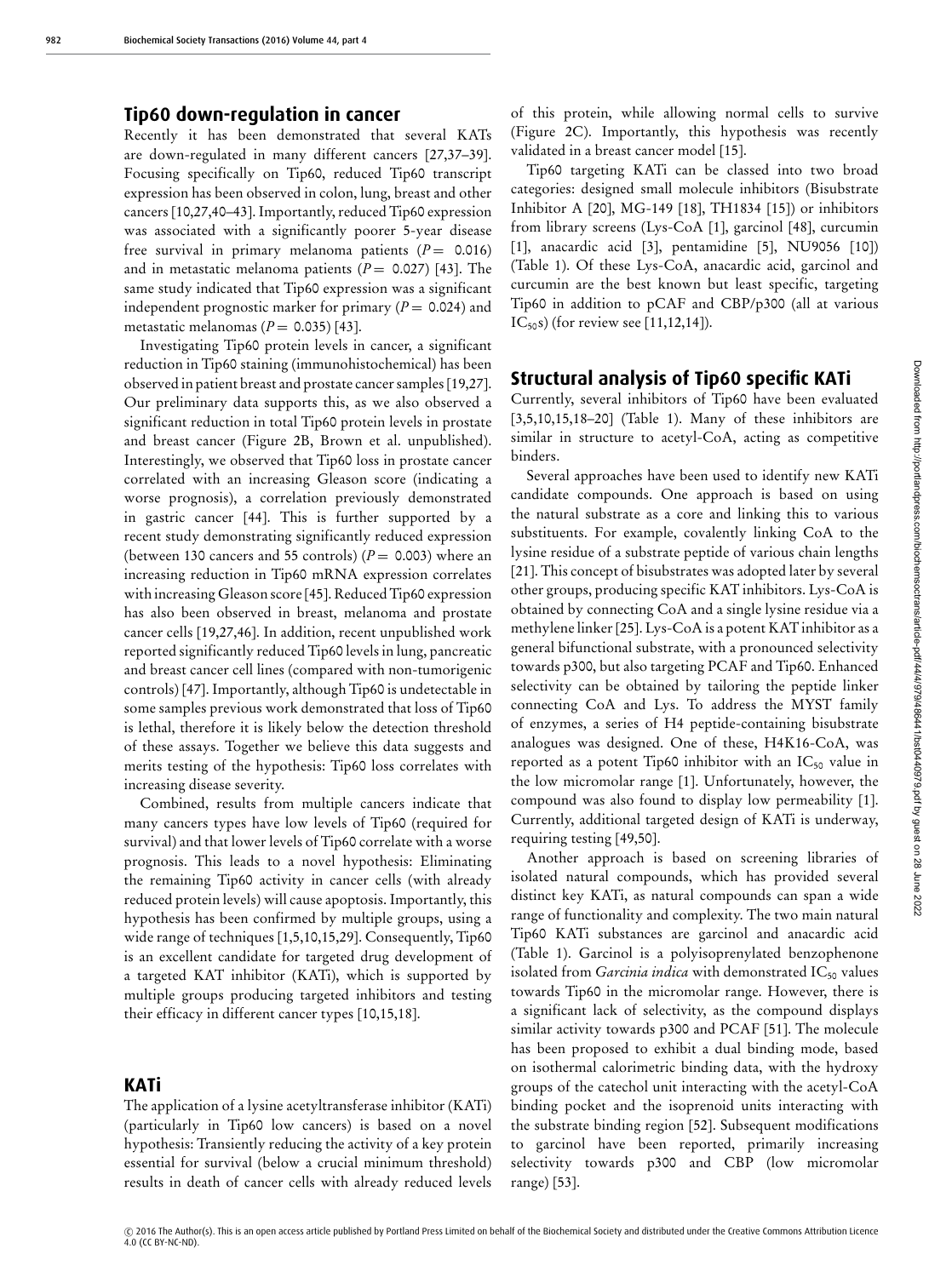#### <span id="page-4-0"></span>**Table 1** Tip60 small molecule inhibitors

| Compound                   | Molecular<br>targets      | Structure                                                      | Reference                                                                                                                                                                                                                                                                                              |
|----------------------------|---------------------------|----------------------------------------------------------------|--------------------------------------------------------------------------------------------------------------------------------------------------------------------------------------------------------------------------------------------------------------------------------------------------------|
| Pentamidine                | Tip60                     | HN<br>NH,<br>NH <sub>2</sub><br>NH <sub>2</sub><br>$N=N$<br>ОH | $[5]$                                                                                                                                                                                                                                                                                                  |
| TH1834                     | Tip60                     |                                                                | $[15]$                                                                                                                                                                                                                                                                                                 |
| NU9056                     | Tip60                     |                                                                | $[10]$                                                                                                                                                                                                                                                                                                 |
| Anacardic<br>acid          | Tip60<br>PCAF<br>CBP/p300 | HO                                                             | [3, 18, 54]                                                                                                                                                                                                                                                                                            |
| MG-149                     | Tip60<br>hMOF             | OH<br>OН<br>Chiral<br>$\overline{\phantom{a}}$<br>HO           | $[18]$                                                                                                                                                                                                                                                                                                 |
| Garcinol                   | Tip60                     | но<br>нo                                                       | $[48]$                                                                                                                                                                                                                                                                                                 |
| Bisubstrate<br>Inhibitor A | Tip60                     | β                                                              | $[20]$                                                                                                                                                                                                                                                                                                 |
| Curcumin                   | P300/CBP<br>PCAF<br>Tip60 |                                                                | $\left[ 1,51\right]$                                                                                                                                                                                                                                                                                   |
| Lys-CoA                    | P300/CBP<br>PCAF<br>Tip60 |                                                                | $[1] % \centering \includegraphics[width=0.9\columnwidth]{figures/fig_10.pdf} \caption{The graph $\mathcal{N}_1$ is a function of the number of~\textit{N}_1$ (left) and the number of~\textit{N}_2$ (right) and the number of~\textit{N}_1$ (right) are shown in Fig.~\ref{fig:10}. } \label{fig:11}$ |

© 2016 The Author(s). This is an open access article published by Portland Press Limited on behalf of the Biochemical Society and distributed under the [Creative Commons Attribution Licence](http://creativecommons.org/licenses/by-nc-nd/4.0/)<br>[4.0 \(CC BY-NC-ND\).](http://creativecommons.org/licenses/by-nc-nd/4.0/)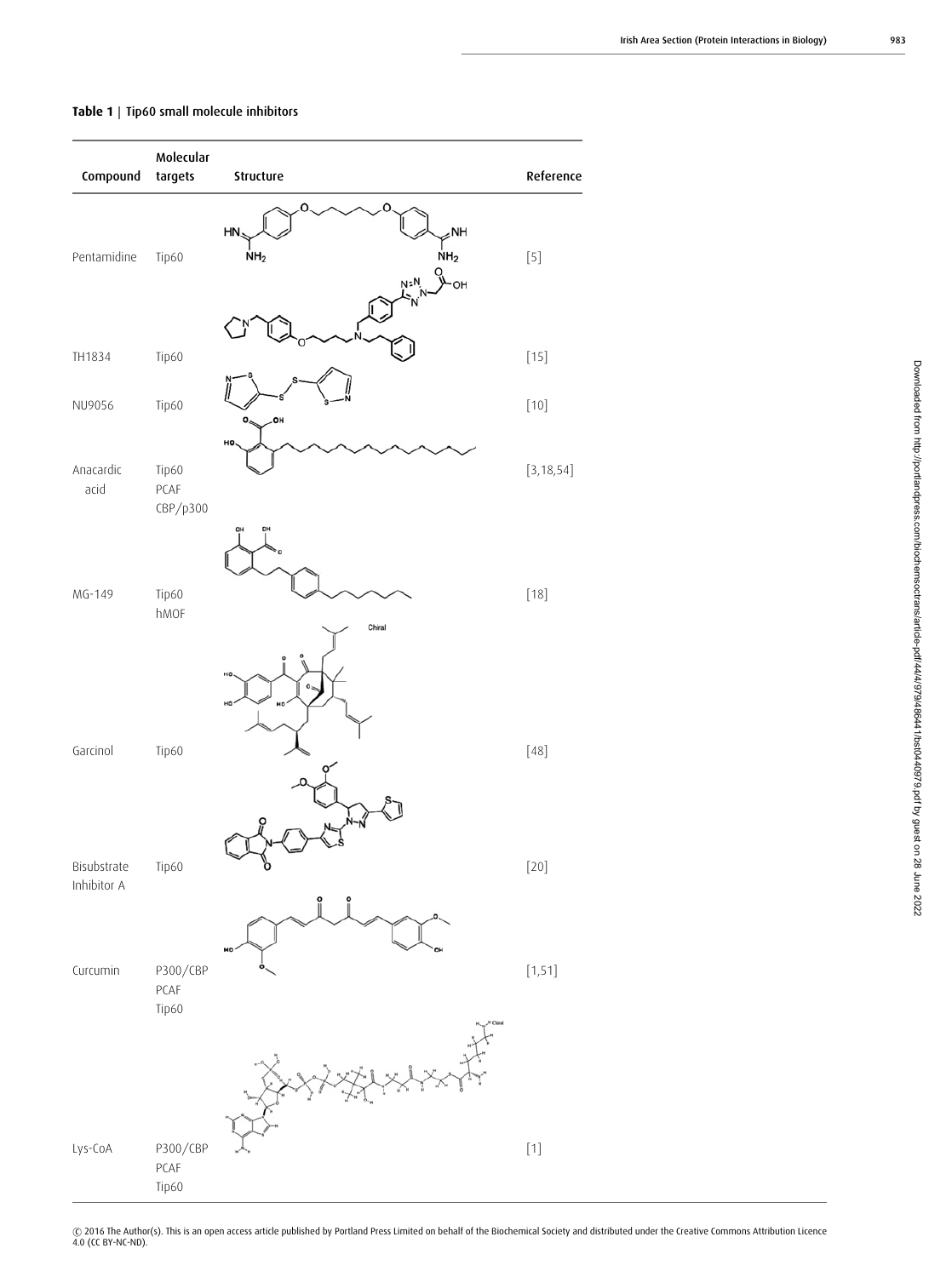Anacardic acid is found in the liquid of cashew nut shells and has been identified as a non-selective, non-competitive inhibitor of p300/CBP, PCAF and Tip60 [\[18\]](#page-6-22). The inhibitory effect towards its targets is similar under similar experimental conditions, but IC<sub>50</sub> values vary greatly between reports. The high lipophilicity of anacardic acid is a limiting factor towards its development as a therapeutic agent, with a range of modifications addressing both the salicylic acid moiety and the lipophilic chain proposed in order to enhance selectivity [\[54\]](#page-7-20). An example is MG-149 [\(Table 1\)](#page-4-0), which is one of several 6-alkylsalicylates currently under investigation [\[18\]](#page-6-22).

Curcumin is another natural substance reported to inhibit Tip60 activity [\[53\]](#page-7-19). Curcumin is a major component of *Curcuma longa* rhizome commonly used in Indian and Chinese traditional medicine. It has been reported to exhibit a mode of action involving covalent binding at a site away from the substrate and cofactor binding pocket. Although some selectivity towards different KAT enzymes could be noted, curcumin is a very promiscuous binder inhibiting other epigenetic targets such as lysine (K)-specific demethylase 1A (LSD1), DNA (cytosine-5)-methyltransferase 1 (DNMT1) and KDACs, as well as a wide range of related non-epigenetic proteins [\[55\]](#page-7-21). Curcumin is furthermore a known membrane disruptor, and hence some of its activity can most likely be traced to modes of action other than Tip60 binding. A number of analogues to curcumin have been developed aiming at better selectivity and higher water solubility. Although some success is noted, the analogues suffer the same issue of promiscuous binding as the parent compound [\[56\]](#page-7-22).

Another approach to identify new KATi is *in silico* screening of small molecule databases, using the returned compounds as the basis for further derivatization. A high throughput screening of ∼80,000 small molecules led to the production of NU9056. NU9056 specifically inhibits Tip60 activity with an  $IC_{50}$  value of 2  $\mu$ M. In prostate cancer cells NU9056 treatment induced apoptosis through caspase-3 [\[10\]](#page-6-8). Using this method other small molecule inhibitors of Tip60 have also been reported, Lys-CoA and Bisubstrate Inhibitor A [\[1,](#page-6-0)[20\]](#page-6-10).

An interesting molecule is pentamidine (PNT, [Table 1\)](#page-4-0). PNT has been used clinically against parasitic protozoa for over 70 years. Only recently was it reported that DNA and protein synthesis in human tumours was decreased following PNT treatment of whole cell extract, whereby PNT was proposed as an anti-tumour drug [\[5\]](#page-6-4). The mode of action is thought to be through inhibition of Tip60 activity, suggested by decreasing histone H2A acetylation and ATM activation, although the exact mechanism requires confirmation [\[5\]](#page-6-4).

Using PNT as a model compound for Tip60 binding, the modes of interaction of PNT and acetyl-CoA were examined through extensive computational docking as a means of *in silico* drug design [\[15\]](#page-6-9). Since several KAT's display highly conserved binding pockets, small variations in these could be analysed and used in order to enhance selectivity. This was exploited as the docked structure of PNT was combined with combinatorial chemistry to explore voids in the active site pocket, together with the discovery that the binding pocket

carries differently charged ends interacting with specific amino acids. The resulting compound TH1834, designed entirely from rational drug design, was then synthesized and tested in breast and prostate cancer cells [\[15\]](#page-6-9). TH1834 alone induced DNA damage, which importantly was further increased when combined with IR in cancer cells but not in control cells. Mechanistically, it was proposed that the observed increased TH1834-induced γ H2AX foci formation is due to inhibition of chromatin remodelling functions of Tip60 that are required for normal cellular maintenance, and a reduction in Tip60-dependent DNA repair signalling [\[15\]](#page-6-9).

Targeted rational design, as demonstrated by the validation of TH1834 *in vitro* and in cells, is one *in silico* approach that holds strong promise for the future. This can begin based on known binders, or as a final stage in virtual high-throughput screening campaigns as a means to address selectivity issues found for many families of enzymes. For example, this method of drug discovery is useful for the MYST family enzymes, many ATP binding kinases and the serine protease family, all of which possess active site pockets showing very high structural similarity (within their respective families).

High throughput virtual screening of compounds targeting KAT enzymes resulted in the phthalimide analogue Bisubstrate Inhibitor A [\(Table 1\)](#page-4-0), based on the acetyl-CoA binding site of the Tip60 yeast homologue Esa1 crystal structure. KAT inhibition efficacy and specificity was assessed using a radiometric *in vitro* assay, showing non-selective inhibitory activity with IC<sub>50</sub> values in the 100-200  $\mu$ M range [\[20\]](#page-6-10). It is proposed that selectivity could be enhanced by subjecting the compound to targeted combinatorial chemistry, exploring specific aspects pertaining to the Tip60 active site.

As seen from the examples listed above, although the *in silico* drug design of KAT inhibitors is in its infancy, it demonstrates huge potential. Combining current large databases of compounds (e.g. the ZINC repository, comprising >20 million compounds) and present day screening software with highly parallel supercomputing clusters, screening for potential binders followed by rational design to enhance selectivity offers an attractive initial step prior to experimental synthesis and assays. No doubt, we will in the future see more compounds reported in the literature, where the initial stages of drug design is the result of *in silico* selection and refinement.

# **The potential of KATi as chemotherapeutics**

Currently curcumin, one of the least specific KATi, is the only compound undergoing clinical trials for cancer (for review see [\[12,](#page-6-24)[57\]](#page-7-23)). Specific Tip60 targeting KATi have been shown to interfere with the DDR, providing additional benefits which can be exploited when Tip60 KATi are combined with other cancer treatments (such as IR and chemotherapeutics) which work through the production of DNA damage [\[15,](#page-6-9)[28](#page-6-16)[,29](#page-6-17)[,36,](#page-7-5)[58](#page-7-24)[–61\]](#page-7-25). Indeed, Tip60 dependent acetylation of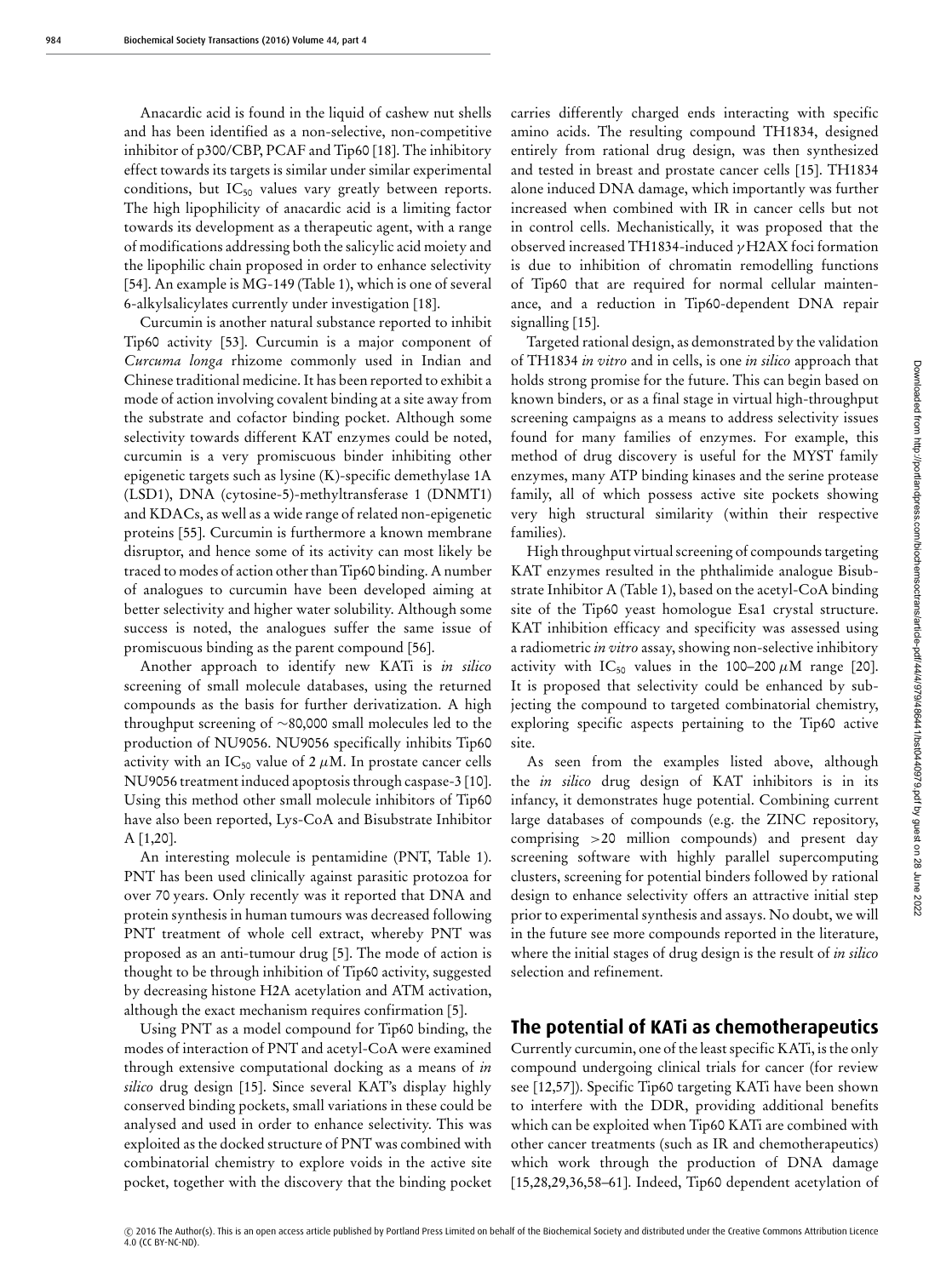E2F1 is required for repair of cisplatin induced DNA damage in human lung carcinoma and osteosarcoma cells [\[62](#page-7-26)[,63\]](#page-7-27). Further supporting this, Tip60 inhibition combined with IR induces apoptosis in cervical, breast and prostate cancer cells [\[5,](#page-6-4)[15\]](#page-6-9).

# **Conclusions**

Further knowledge is required to understand the molecular roles KATs play and the mechanisms that KATs influence, in cancer progression and maintenance. The challenge is translating understanding about these basic mechanisms underpinning cancer into clinically relevant applications, optimally producing a new class of chemotherapeutic drugs that will lead to a major breakthrough for the personalized treatment of cancer. The development of KATi is one such application. Clearly, the use of KATi to target cancer will become a focus for pre-clinical evaluation of cancer treatment. Within this, KATi focusing on Tip60 provide a clear benefit as in general, they specifically target cancer cells over healthy cells, are applicable to a number of common cancers requiring urgent additional treatment options which have been reported to be Tip60 low (i.e. breast and prostate), KATi are more specific and importantly can be combined with current chemotherapeutics for synergistic effect. Furthermore, this is combined with Tip60 as a potential new biomarker, optimally facilitating treatment when paired with a KATi therapeutic.

# **Funding**

JALB and MJK are supported by Breast Cancer Research (BCR), Ireland. EB is supported by NUI Galway Millennium funding. LAE is funded by the Swedish Research Council (VR).

#### **References**

- <span id="page-6-0"></span>1 Wu, J., Xie, N., Wu, Z., Zhang, Y. and Zheng, Y.G. (2009) Bisubstrate Inhibitors of the MYST HATs Esa1 and Tip60. Bioorg. Med. Chem. **17**, 1381-1386 [CrossRef](http://dx.doi.org/10.1016/j.bmc.2008.12.014) [PubMed](http://www.ncbi.nlm.nih.gov/pubmed/19114310)
- <span id="page-6-1"></span>2 Marmorstein, R. and Zhou, M.-M. (2014) Writers and readers of histone acetylation: structure, mechanism, and inhibition. Cold Spring Harb. Perspect. Biol. 6, a018762 [CrossRef](http://dx.doi.org/10.1101/cshperspect.a018762) [PubMed](http://www.ncbi.nlm.nih.gov/pubmed/24984779)
- <span id="page-6-2"></span>3 Sun, Y., Jiang, X., Chen, S. and Price, B.D. (2006) Inhibition of histone acetyltransferase activity by anacardic acid sensitizes tumor cells to ionizing radiation. FEBS Lett. **580**, 4353–4356 [CrossRef](http://dx.doi.org/10.1016/j.febslet.2006.06.092) [PubMed](http://www.ncbi.nlm.nih.gov/pubmed/16844118)
- <span id="page-6-3"></span>4 Farria, A., Li, W. and Dent, S.Y.R. (2015) KATs in cancer: functions and therapies. Oncogene **34**, 4901–132015 [CrossRef](http://dx.doi.org/10.1038/onc.2014.453) [PubMed](http://www.ncbi.nlm.nih.gov/pubmed/25659580)
- <span id="page-6-4"></span>5 Kobayashi, J., Kato, A., Ota, Y., Ohba, R. and Komatsu, K. (2010) Bisbenzamidine derivative, pentamidine represses DNA damage response through inhibition of histone H2A acetylation. Mol. Cancer **9**, 34 [CrossRef](http://dx.doi.org/10.1186/1476-4598-9-34) [PubMed](http://www.ncbi.nlm.nih.gov/pubmed/20144237)
- <span id="page-6-5"></span>6 Montgomery, D.C., Sorum, A.W., Guasch, L., Nicklaus, M.C. and Meier, J.L. (2015) Metabolic regulation of histone acetyltransferases by endogenous acyl-CoA cofactors. Chem. Biol. 22, 1030-1039 [CrossRef](http://dx.doi.org/10.1016/j.chembiol.2015.06.015) PubM
- <span id="page-6-6"></span>7 Johnstone, R.W. (2002) Histone-deacetylase inhibitors: novel drugs for the treatment of cancer. Nat. Rev. Drug Discov. **1**, 287–299 [CrossRef](http://dx.doi.org/10.1038/nrd772) [PubMed](http://www.ncbi.nlm.nih.gov/pubmed/12120280)
- 8 Martinet, N. and Bertrand, P. (2011) Interpreting clinical assays for histone deacetylase inhibitors. Cancer Manag. Res. **3**, 117–141 [PubMed](http://www.ncbi.nlm.nih.gov/pubmed/21625397)
- <span id="page-6-7"></span>9 Wagner, J.M., Hackanson, B., Lübbert, M. and Jung, M. (2010) Histone deacetylase (HDAC) inhibitors in recent clinical trials for cancer therapy. Clin. Epigenetics **1**, 117–136 [CrossRef](http://dx.doi.org/10.1007/s13148-010-0012-4) [PubMed](http://www.ncbi.nlm.nih.gov/pubmed/21258646)
- <span id="page-6-8"></span>10 Coffey, K., Blackburn, T.J., Cook, S., Golding, B.T., Griffin, R.J., Hardcastle, I.R., Hewitt, L., Huberman, K., McNeill, H.V., Newell, D.R. et al. (2012) Characterisation of a Tip60 specific inhibitor, NU9056, in prostate cancer. PLoS One 7, e45539 [CrossRef](http://dx.doi.org/10.1371/journal.pone.0045539) [PubMed](http://www.ncbi.nlm.nih.gov/pubmed/23056207)
- <span id="page-6-23"></span>11 Simon, R.P., Robaa, D., Alhalabi, Z., Sippl, W. and Jung, M. (2016) KATching-up on small molecule modulators of lysine acetyltransferases. J. Med. Chem. **59**, 1249–1270 [CrossRef](http://dx.doi.org/10.1021/acs.jmedchem.5b01502) [PubMed](http://www.ncbi.nlm.nih.gov/pubmed/26701186)
- <span id="page-6-24"></span>12 Manzo, F., Tambaro, F.P., Mai, A. and Altucci, L. (2009) Histone acetyltransferase inhibitors and preclinical studies. Expert Opin. Ther. Pat. **19**, 761–774 [CrossRef](http://dx.doi.org/10.1517/13543770902895727) [PubMed](http://www.ncbi.nlm.nih.gov/pubmed/19473103)
- 13 Dekker, F.J. and Haisma, H.J. (2009) Histone acetyl transferases as emerging drug targets. Drug Discov. Today **14**, 942–948 [CrossRef](http://dx.doi.org/10.1016/j.drudis.2009.06.008) [PubMed](http://www.ncbi.nlm.nih.gov/pubmed/19577000)
- <span id="page-6-19"></span>14 Judes, G., Rifaï, K., Ngollo, M., Daures, M., Bignon, Y.-J., Penault-Llorca, F. and Bernard-Gallon, D. (2015) A bivalent role of TIP60 histone acetyl transferase in human cancer. Epigenomics **7**, 1351–1363 [CrossRef](http://dx.doi.org/10.2217/epi.15.76) [PubMed](http://www.ncbi.nlm.nih.gov/pubmed/26638912)
- <span id="page-6-9"></span>15 Gao, C., Bourke, E., Scobie, M., Famme, M.A., Koolmeister, T., Helleday, T., Eriksson, L.A., Lowndes, N.F. and Brown, J.A.L. (2014) Rational design and validation of a Tip60 histone acetyltransferase inhibitor. Sci. Rep. **4**,  $1 - 10$
- 16 Selvi, B.R., Chatterjee, S., Modak, R., Eswaramoorthy, M. and Kundu, T.K. (2013) Histone acetylation as a therapeutic target. Subcell. Biochem. **61**, 567–596 [CrossRef](http://dx.doi.org/10.1007/978-94-007-4525-4) [PubMed](http://www.ncbi.nlm.nih.gov/pubmed/23150268)
- 17 Marmorstein, R. and Trievel, R.C. (2009) Histone modifying enzymes: structures, mechanisms, and specificities. Biochim. Biophys. Acta **1789**, 58–68 [CrossRef](http://dx.doi.org/10.1016/j.bbagrm.2008.07.009) [PubMed](http://www.ncbi.nlm.nih.gov/pubmed/18722564)
- <span id="page-6-22"></span>18 Ghizzoni, M., Wu, J., Gao, T., Haisma, H.J., Dekker, F.J. and Zheng, Y.G. (2012) 6-Alkylsalicylates are selective Tip60 inhibitors and target the acetyl-CoA binding site. Eur. J. Med. Chem. **47**, 337–344 [CrossRef](http://dx.doi.org/10.1016/j.ejmech.2011.11.001) [PubMed](http://www.ncbi.nlm.nih.gov/pubmed/22100137)
- <span id="page-6-21"></span>19 Halkidou, K., Gnanapragasam, V.J., Mehta, P.B., Logan, I.R., Brady, M.E., Cook, S., Leung, H.Y., Neal, D.E. and Robson, C.N. (2003) Expression of Tip60, an androgen receptor coactivator, and its role in prostate cancer development. Oncogene **22**, 2466–2477 [CrossRef](http://dx.doi.org/10.1038/sj.onc.1206342) [PubMed](http://www.ncbi.nlm.nih.gov/pubmed/12717424)
- <span id="page-6-10"></span>20 Wu, J., Wang, J., Li, M., Yang, Y., Wang, B. and Zheng, Y.G. (2011) Small molecule inhibitors of histone acetyltransferase Tip60. Bioorg. Chem. **39**, 53–58 [CrossRef](http://dx.doi.org/10.1016/j.bioorg.2010.11.003) [PubMed](http://www.ncbi.nlm.nih.gov/pubmed/21186043)
- <span id="page-6-11"></span>21 Cole, P.A. (2008) Chemical probes for histone-modifying enzymes. Nat. Chem. Biol. **4**, 590–597 [CrossRef](http://dx.doi.org/10.1038/nchembio.111) [PubMed](http://www.ncbi.nlm.nih.gov/pubmed/18800048)
- 22 Kaidi, A. and Jackson, S.P. (2013) KAT5 tyrosine phosphorylation couples chromatin sensing to ATM signalling. Nature **498**, 70–74 [CrossRef](http://dx.doi.org/10.1038/nature12201) [PubMed](http://www.ncbi.nlm.nih.gov/pubmed/23708966)
- 23 Yang, X.-J. (2004) The diverse superfamily of lysine acetyltransferases and their roles in leukemia and other diseases. Nucleic Acids Res. **32**, 959–976 [CrossRef](http://dx.doi.org/10.1093/nar/gkh252) [PubMed](http://www.ncbi.nlm.nih.gov/pubmed/14960713)
- <span id="page-6-12"></span>24 Roth, S.Y., Denu, J.M. and Allis, C.D. (2001) Histone acetyltransferases. Ann. Rev. Biochem. 70, 81-120 [CrossRef](http://dx.doi.org/10.1146/annurev.biochem.70.1.81)
- <span id="page-6-13"></span>25 Lau, O.D., Kundu, T.K., Soccio, R.E., Ait-Si-Ali, S., Khalil, E.M., Vassilev, A., Wolffe, A.P., Nakatani, Y., Roeder, R.G. and Cole, P.A. (2000) HATs off: selective synthetic inhibitors of the histone acetyltransferases p300 and PCAF. Mol. Cell **5**, 589–595 [CrossRef](http://dx.doi.org/10.1016/S1097-2765(00)80452-9) [PubMed](http://www.ncbi.nlm.nih.gov/pubmed/10882143)
- <span id="page-6-14"></span>26 Sapountzi, V. and Cote, J. (2011) MYST-family histone acetyltransferases: beyond chromatin. Cell. Mol. Life Sci. 68, 1147-1156 [CrossRef](http://dx.doi.org/10.1007/s00018-010-0599-9) [PubMed](http://www.ncbi.nlm.nih.gov/pubmed/21132344)
- <span id="page-6-15"></span>27 Gorrini, C., Squatrito, M., Luise, C., Syed, N., Perna, D., Wark, L., Martinato, F., Sardella, D., Verrecchia, A., Bennett, S. et al. (2007) Tip60 is a haplo-insufficient tumour suppressor required for an oncogene-induced DNA damage response. Nature **448**, 1063–1067 [CrossRef](http://dx.doi.org/10.1038/nature06055) [PubMed](http://www.ncbi.nlm.nih.gov/pubmed/17728759)
- <span id="page-6-16"></span>28 Hu, Y., Fisher, J.B., Koprowski, S., McAllister, D., Kim, M.-S. and Lough, J. (2009) Homozygous disruption of the Tip60 gene causes early embryonic lethality. Dev. Dyn. **238**, 2912–2921 [CrossRef](http://dx.doi.org/10.1002/dvdy.22110) [PubMed](http://www.ncbi.nlm.nih.gov/pubmed/19842187)
- <span id="page-6-17"></span>29 Sun, Y., Jiang, X., Chen, S., Fernandes, N. and Price, B.D. (2005) A role for the Tip60 histone acetyltransferase in the acetylation and activation of ATM. Proc. Natl. Acad. Sci. U.S.A. **102**, 13182–13187 [CrossRef](http://dx.doi.org/10.1073/pnas.0504211102) [PubMed](http://www.ncbi.nlm.nih.gov/pubmed/16141325)
- <span id="page-6-20"></span>30 Sapountzi, V., Logan, I.R. and Robson, C.N. (2006) Cellular functions of TIP60. Int. J. Biochem. Cell Biol. **38**, 1496–1509
- <span id="page-6-18"></span>31 Sun, Y., Jiang, X. and Price, B.D. (2010) Tip60: connecting chromatin to DNA damage signaling. Cell Cycle **9**, 930–936 [CrossRef](http://dx.doi.org/10.4161/cc.9.5.10931) [PubMed](http://www.ncbi.nlm.nih.gov/pubmed/20160506)